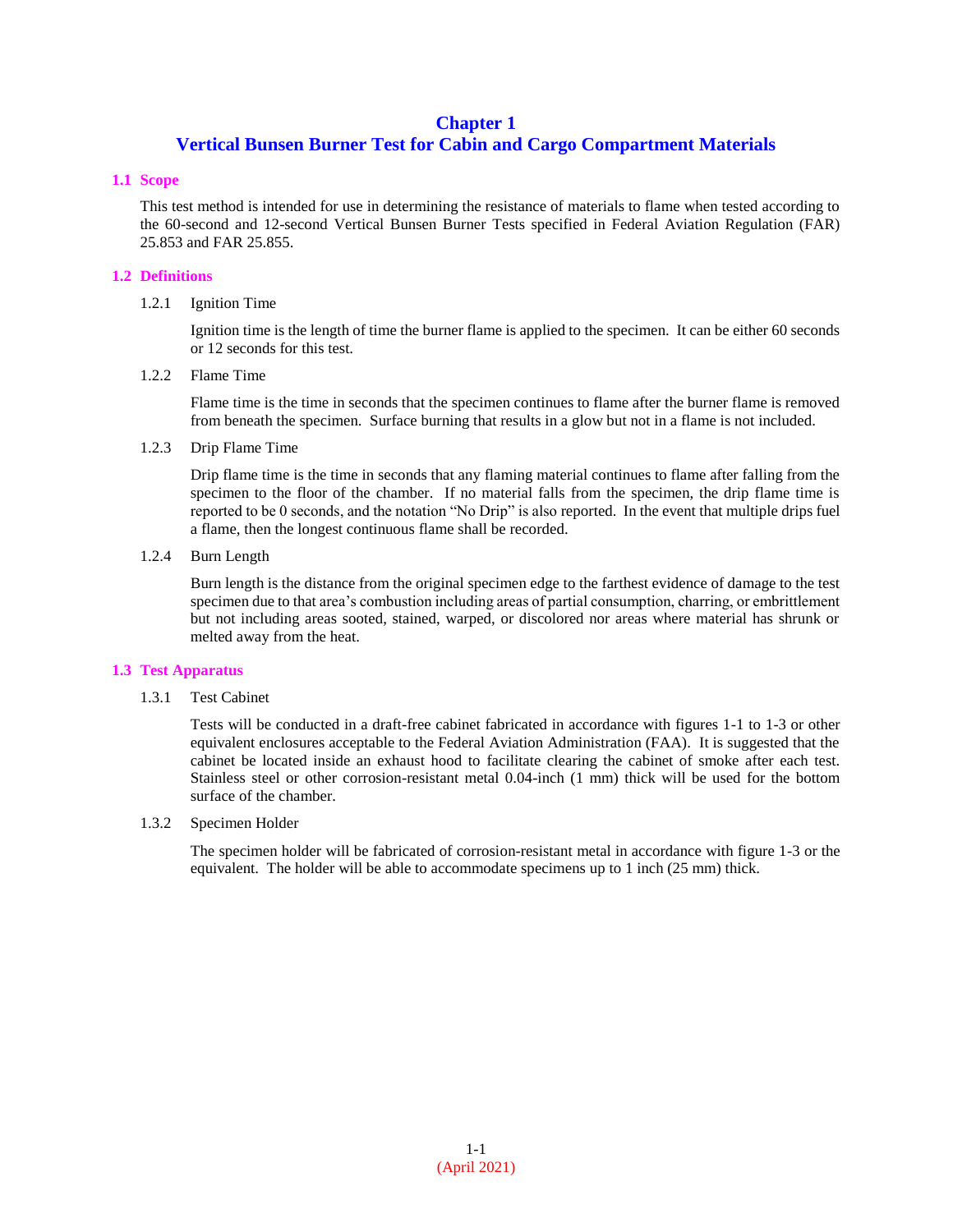

*Figure 1-1. Sketch of Vertical Bunsen Burner Test Cabinet*



*Figure 1-2. Front and Top View of Vertical Bunsen Burner Test Cabinet*

1-2 (April 2021)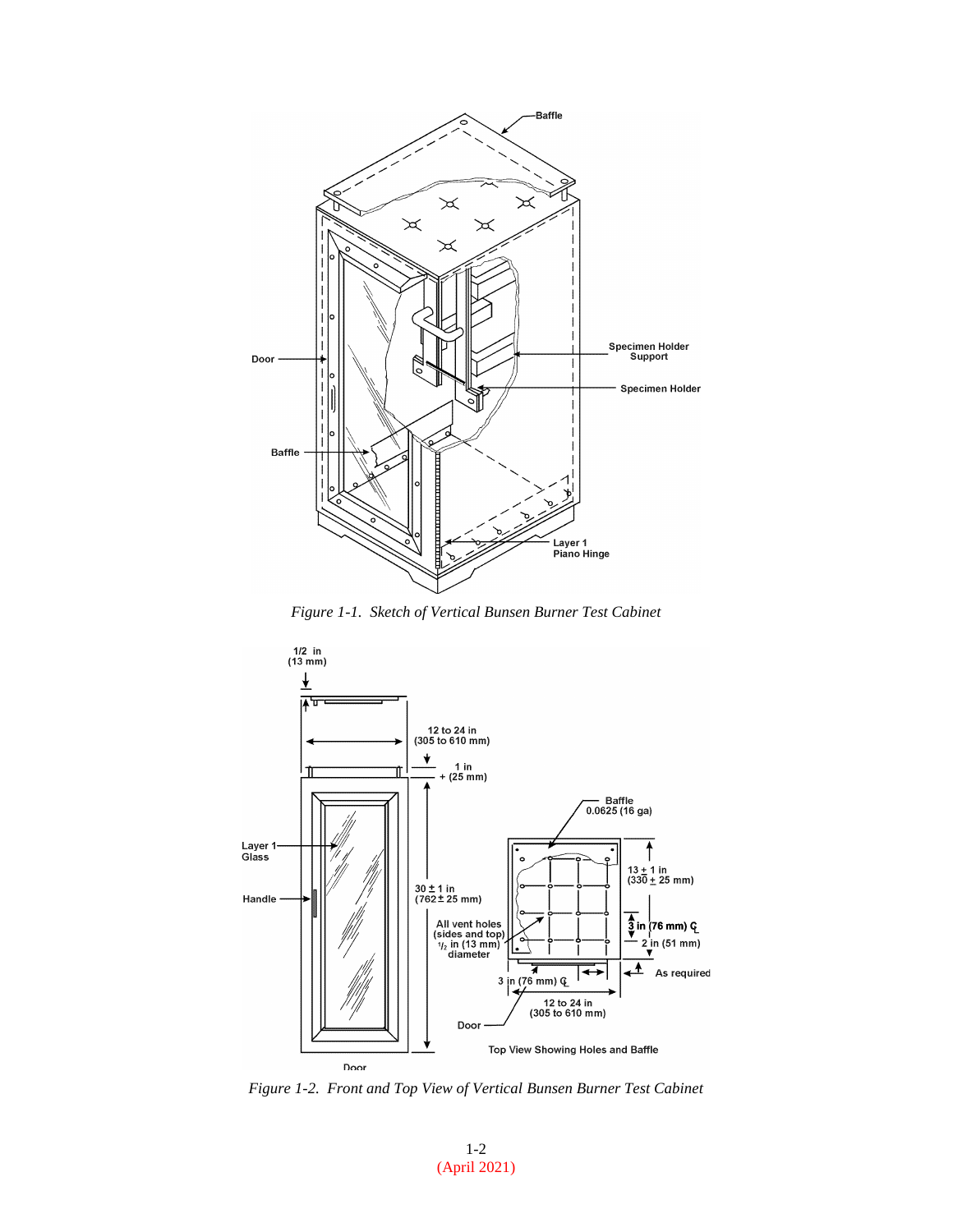

*Figure 1-3. Vertical Bunsen Burner Test Specimen Holder*

#### 1.3.3 Burner

The burner will be a Bunsen or Tirrill type, have a 3/8-inch (10-mm) inside diameter barrel, and be equipped with a needle valve located at the bottom of the burner barrel to adjust the gas flow rate and, thereby, adjust the flame height. There will be a means provided to move the burner into and out of test position when the cabinet door is closed.

1.3.3.1 Burner Fuel

Methane gas (99 percent minimum purity) or other burner fuel acceptable to the FAA will be used. Methane is the preferred fuel. It can be used without adding air through the aspirating holes at the bottom of the burner barrel; e.g., a pure diffusion flame may be used.

1.3.3.2 Plumbing for Gas Supply

The necessary gas connections and the applicable plumbing will be essentially as shown in figure 1-4. A control valve system with a delivery rate designed to furnish gas to the burner under a pressure of  $2.5 \pm 0.25$  psi (17  $\pm$  2 kPa) at the burner inlet will be installed between the gas supply and the burner.



*Figure 1-4. Burner Plumbing and Burner Flame Height Indicator*

1-3 (April 2021)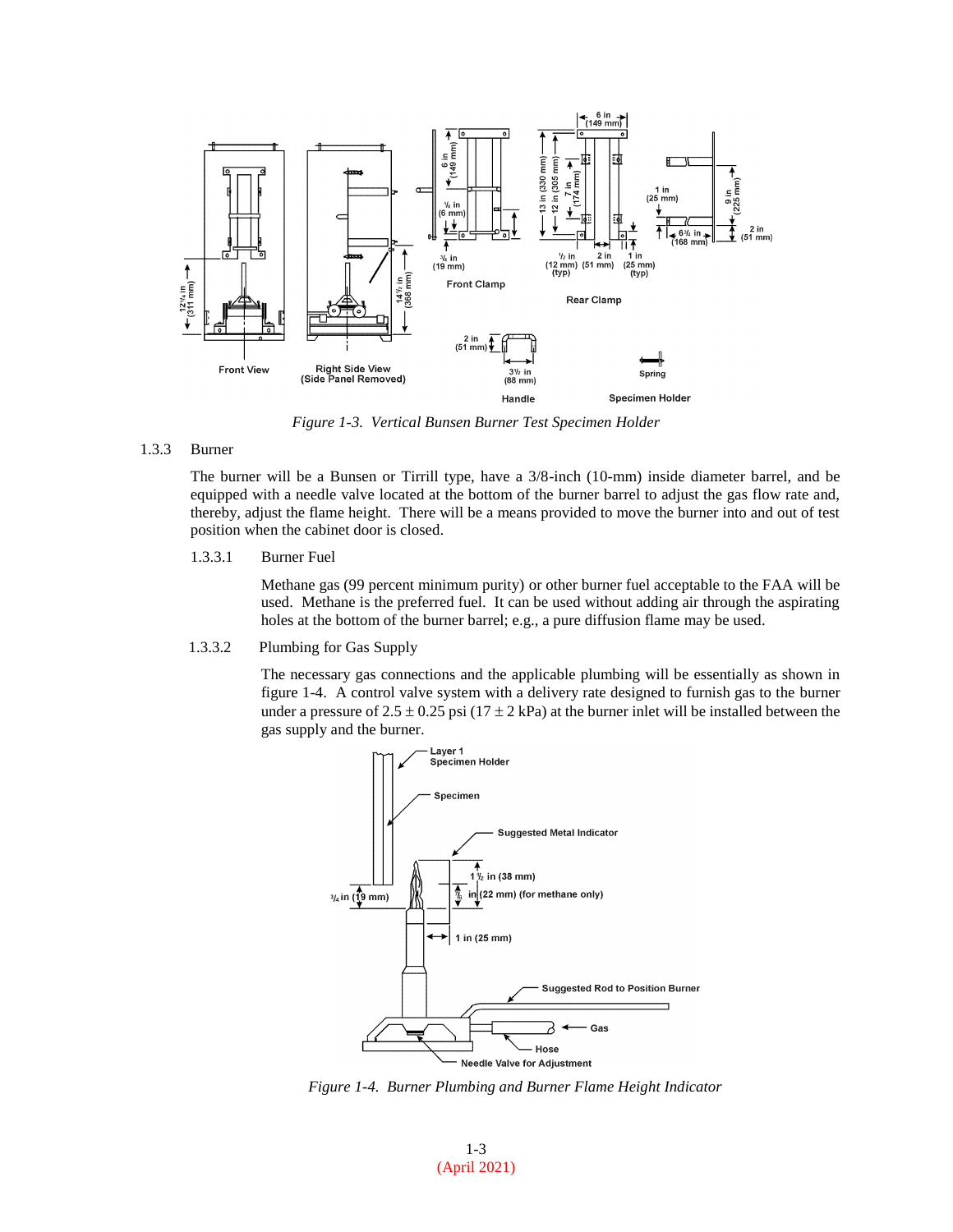#### 1.3.3.3 Flame Height Indicator

A flame height indicator may be used to aid in setting the height of the flame. A suitable indicator has a prong extending 1.5 inches (38 mm) above the top of the burner barrel, is attached to the burner barrel, and spaced 1 inch (25 mm) from the burner barrel, as shown in figure 1-4. If using methane as the burner fuel, it is desirable to have two prongs for measuring the flame height, one prong to indicate the height of the inner cone of the flame and one prong to indicate the height of the tip of the flame. For methane, it has been determined that when the height of the inner cone is 7/8 inch (22 mm) and the tip of the flame is 1.5 inches (38 mm) long, the proper flame profile is achieved.

# 1.3.4 Timer

A stopwatch or other device, calibrated to the nearest 0.1 second, will be used to measure the time of application of the burner flame, the flame time, and the drip flame time.

#### 1.3.5 Ruler

A ruler or scale graduated to the nearest 0.1 inch (2.5 mm) will be provided to measure the burn length.

#### **1.4 Test Specimens**

1.4.1 Specimen Selection

Specimens tested will be either cut from a fabricated part as installed in the aircraft or cut from a section simulating a fabricated part, e.g., cut from a flat sheet of material or from a model of the fabricated part. The specimen may be cut from any location in the fabricated part. However, the edge to which the burner is applied must not consist of the finished or protected edge of the specimen. Fabricated units, such as sandwich panels, will not be separated into individual component layers for testing.

- 1.4.1.1 For parts that may have different flammability characteristics in different directions (e.g., textiles), separate sets of specimens, cut from each direction showing the greatest difference (e.g., warp and fill), will be provided and tested.
- 1.4.2 Specimen Number

Each separate set of specimens prepared for testing will consist of at least three specimens (multiple places).

1.4.3 Specimen Size

The specimen will be a rectangle at least 3 by 12 inches (75 by 305 mm), unless the actual size used in the aircraft is smaller.

# 1.4.4 Specimen Thickness

The specimen thickness will be the same as that of the part qualified for use in the airplane, with the following exceptions:

- 1.4.4.1 If the part construction is used in several thicknesses, the minimum thickness will be tested.
- 1.4.4.2 Foam parts that are thicker than 1/2 inch (13 mm), such as seat cushions, will be tested in 1/2 inch (13-mm) thicknesses.
- 1.4.4.3 Parts that are smaller than the size of a specimen and cannot have specimens cut from them may be tested using a flat sheet of the material used to fabricate the part in the actual thickness used in the aircraft.

# **1.5 Conditioning**

Specimens will be conditioned at  $70^{\circ} \pm 5^{\circ}$  F ( $21^{\circ} \pm 3^{\circ}$ C) and  $50\% \pm 5\%$  relative humidity for 24 hours minimum. Remove only one specimen at a time from the conditioning environment immediately before testing.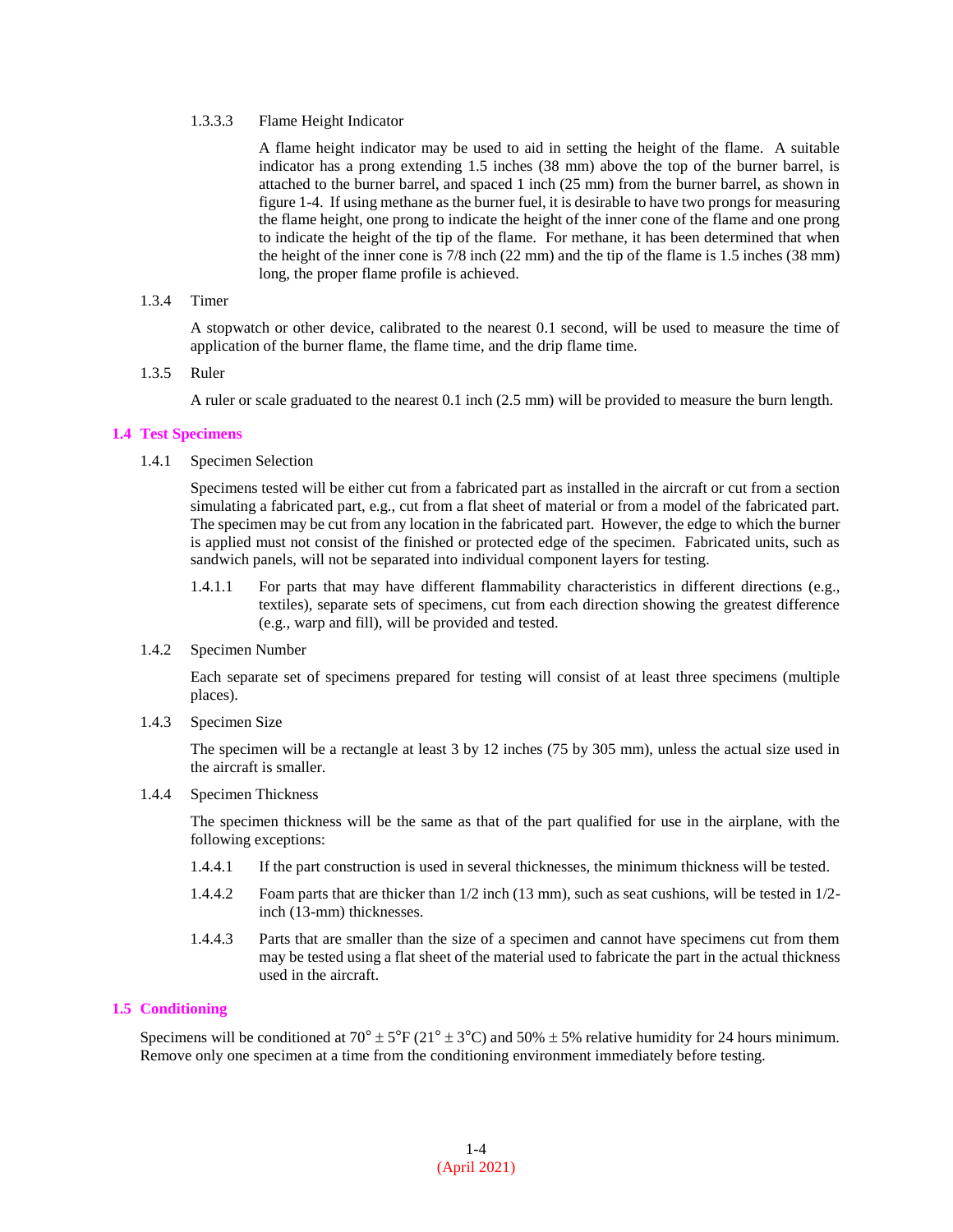# **1.6 Procedure**

- 1.6.1 Burner Adjustment
	- 1.6.1.1 If using methane as the burner fuel, ensure that the air supply to the burner is shut off.
	- 1.6.1.2 Open the stopcock in the gas line fully and light the burner.
	- 1.6.1.3 Adjust the needle valve on the burner to achieve the proper 1.5-inch (38-mm) flame height, in accordance with section 1.3.3.3.
- 1.6.2 Test Procedure
	- 1.6.2.1 Place the burner at least 3 inches (76 mm) from where the specimen will be located during the test.
	- 1.6.2.2 Insert the specimen with its lower edge 3/4 inch (19 mm) above the level of the top of the burner.
	- 1.6.2.3 Close the cabinet door, and keep it closed during the test.
	- 1.6.2.4 Start the timer immediately upon positioning the burner. For sample thicknesses greater than 0.25 inch (6.35 mm), position the burner so that the flame impinges on the midpoint of the lower edge of the front face of the test sample. Test the front and back surfaces separately unless the surfaces are of the same materials and construction. For sample thicknesses of 0.25 inch (6.35 mm) or less, place the burner centered with the bottom surface of the sample. In this configuration, a single test can substantiate both surfaces of a test sample (see figure 1-5).



*Figure 1-5. Flame Position on Vertical Specimens*

1-5 (April 2021)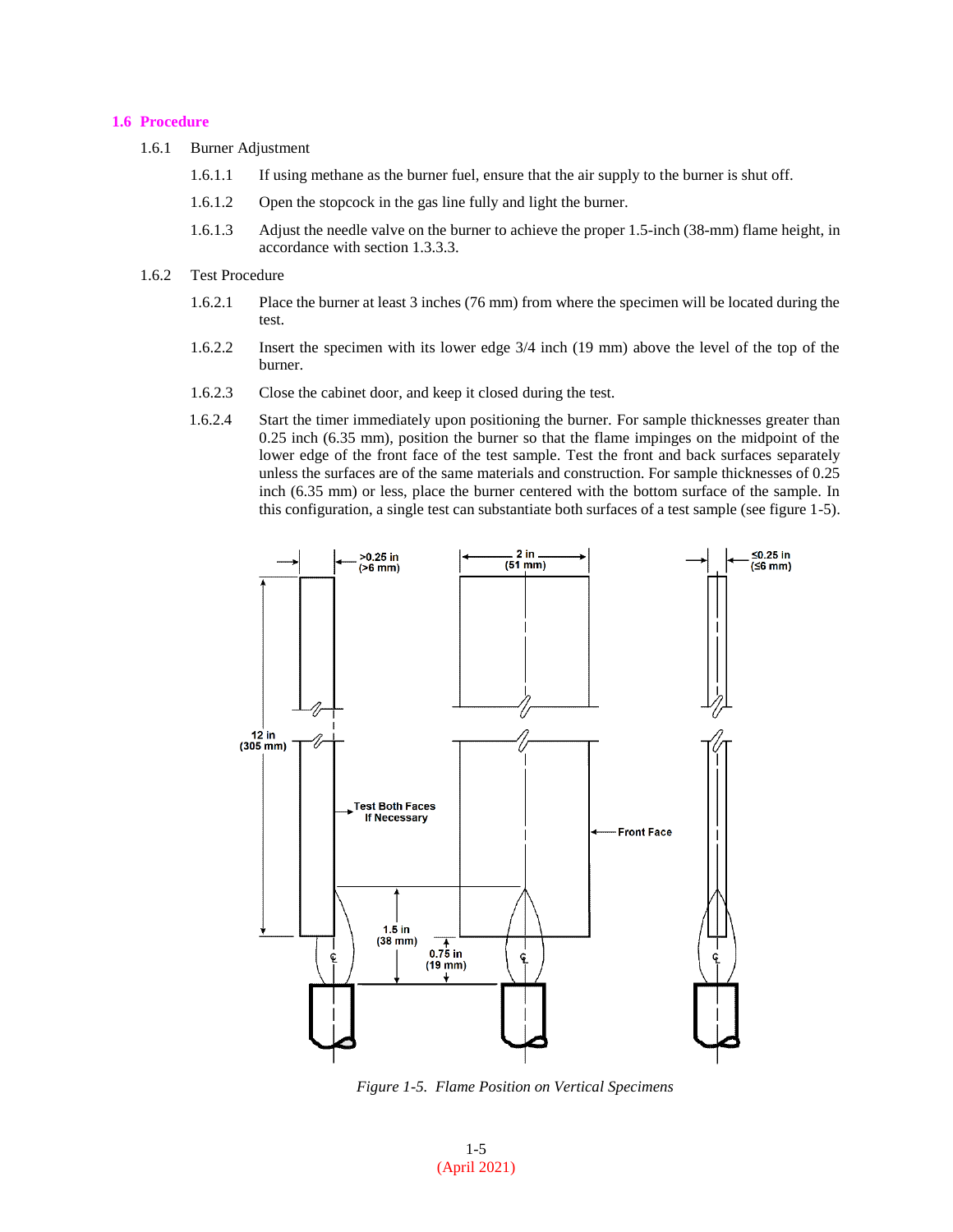- 1.6.2.5 Apply the flame for 12 seconds or 60 seconds, as appropriate, and then withdraw it by moving the burner at least 3 inches (76 mm) from the specimen or by turning the gas off.
- 1.6.2.6 If flaming material falls from the test specimen, determine the drip flame time for the specimen.
- 1.6.2.7 Determine the flame time for the specimen.
- 1.6.2.8 After all flaming ceases, open the cabinet door slowly to clear the test cabinet of fumes and smoke. The exhaust fan may be turned on to facilitate clearing smoke and fumes.
- 1.6.2.9 Remove the specimen and determine the burn length. The burn length shall be recorded from the sample face that had the longer burn length. If testing a sample that is greater than 0.25 inch thick, it is possible the longer burn length is from the non-tested face. It can be helpful to record the burn length from both faces, but it is not required. To aid in determining the burn length, a dry soft cloth or tissue, or a soft cloth or tissue dampened with a moderate solvent, such as methyl, ethyl, or isopropyl alcohol (which does not dissolve or attack the specimen material), may be used to remove soot and stain particles from tested specimens.
- 1.6.2.10 Remove any material from the bottom of the cabinet that fell from the specimen. If necessary, clean the test cabinet window and/or back face mirror prior to testing the next specimen.

## **1.7 Report**

1.7.1 Material Identification

Fully identify the material tested, including thickness. Also, include the specimen length if a 12-inch specimen is not available.

- 1.7.2 Test Results
	- 1.7.2.1 Ignition Time

Report whether the ignition time was 12 seconds or 60 seconds.

1.7.2.2 Flame Time

Report the flame time for each specimen tested. Determine and record the average value for flame time (see section 1.2.2).

1.7.2.3 Drip Flame Time

Report the drip flame time for each specimen tested. Determine and record the average value for the drip flame time (see section 1.2.3). For specimens that have no drips, record "0" for the drip flame time and record "No Drips."

1.7.2.4 Burn Length

Report the burn length to the nearest 0.1 inch for each specimen tested. Determine and record the average value for burn length.

#### **1.8 Requirements**

1.8.1 Flame Time

The average flame time for all of the specimens tested will not exceed 15 seconds for either the 12-second or the 60-second vertical test.

1.8.2 Drip Flame Time

The average drip extinguishing time for all of the specimens tested will not exceed 3 seconds for the 60 second vertical test or 5 seconds for the 12-second vertical test.

1.8.3 Burn Length

The average burn length for all of the specimens tested will not exceed 6 inches (152 mm) for the 60 second vertical test or 8 inches (203 mm) for the 12-second vertical test.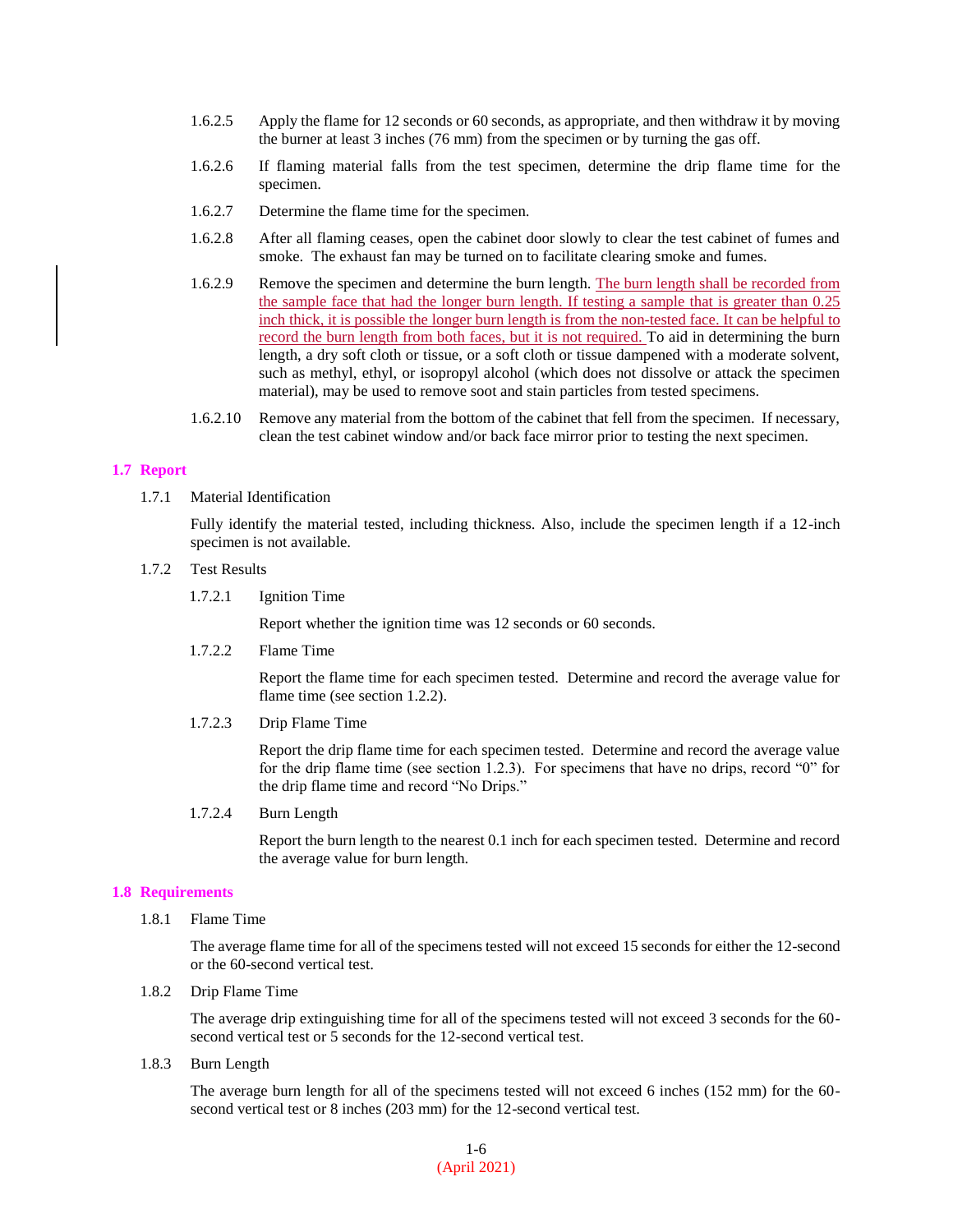# **Chapter 1 Supplement**

This supplement contains advisory material pertinent to referenced paragraphs.

1.2.1 Ignition time should start only after the flame has stabilized and is properly positioned under the test specimen.

1.2.4 This definition of burn length is a clarification of that used in FAR 25, Appendix F, Part I, viz.: "Burn length is the distance from the original edge to the farthest evidence of damage to the test specimen due to flame impingement including areas of partial or complete consumption, charring, or embrittlement, but not including areas sooted, stained, warped, or discolored nor areas where material has shrunk or melted away from the heat source." The main point is that "damage to the test specimen due to flame impingement" is clarified by "damage to the test specimen due to that area's combustion" because it is a better description of the intent of the rule and is consistent with current test practices.

The burn length definition specified in FAR 25, Appendix F, applies to all materials listed in Part 25.853 and FAR 25.855. Since such a wide variety of materials require vertical Bunsen burner testing, areas that might obviously be included as burn length in some materials may not always be as well defined in others.

While burn lengths of materials used in modern aircraft interiors generally fall well below the 6-inch (60-second) or 8-inch (12-second) maximum limit, it is beneficial to develop criteria for those materials that occasionally approach the pass/fail limit.

For the most part, these materials may be divided into four general categories; they are polymeric materials (such as panels, partitions, transparencies, etc., which may be hybrid or single plastic material), textiles, carpeting, and foams.

The following methods have been suggested for determining burn length:

- a. Polymeric Materials. In order to fix the boundary where the flame front was impinging on the specimen surface and damaging the specimen due to that area's combustion, i.e., below which combustion of the specimen occurred and above which it did not, it is necessary to observe the specimen continuously during the test. Flame impingement on the specimen may lead to outgassing due to thermal decomposition. As these gases burn, radiating heat may cause discoloration, sooting, staining, melting, etc., to areas above the flame front. This type of damage is not a result of thermal decomposition due to flaming and, therefore, would not be included in the burn length.
- b. Textiles. Burn length may be determined by using weights as specified in Test Method 5903.1, "Flame Resistance of Cloth, Vertical" (12/28/87) as follows:

After removing the specimen from the test cabinet, allow the specimen to cool and then measure the burn length. The burn length is the distance from the end of the specimen, which was exposed to the flame, to the top of the lengthwise tear made through the center of the charred area. Fold the specimen lengthwise and crease it by hand along a line through the highest peak of the charred area. Insert the hook into the specimen (or insert it into a hole, 1/4 inch (6 mm) in diameter or less) at one side of the charred area 1/4 inch (6 mm) in from the lower end. Attach a weight to the hook of sufficient size (that the weight and hook together equal the total tearing load required shown in table 1).

Gently apply a tearing force to the specimen by grasping the corner of the cloth at the opposite edge of the char from the load and raising the specimen and weight clear of the supporting surface. Raise the specimen in one smooth continuous motion; do not jerk or pull the specimen forcefully upward. Mark the end of the tear on the edge of the specimen and take the char length measurement along the undamaged edge.

- c. Carpeting. Tear the specimen with your hands. Use only enough force to tear the charred material. Stop when the fabric does not give way freely.
- d. Polyurethane Foams. Polyurethane foams are cellular in nature and, therefore, have low thermal conductivity. Since high surface temperatures are generated on exposure to the burner flame, an almost instantaneous conversion to flammable gases results. This, in turn, produces rapid surface flame spread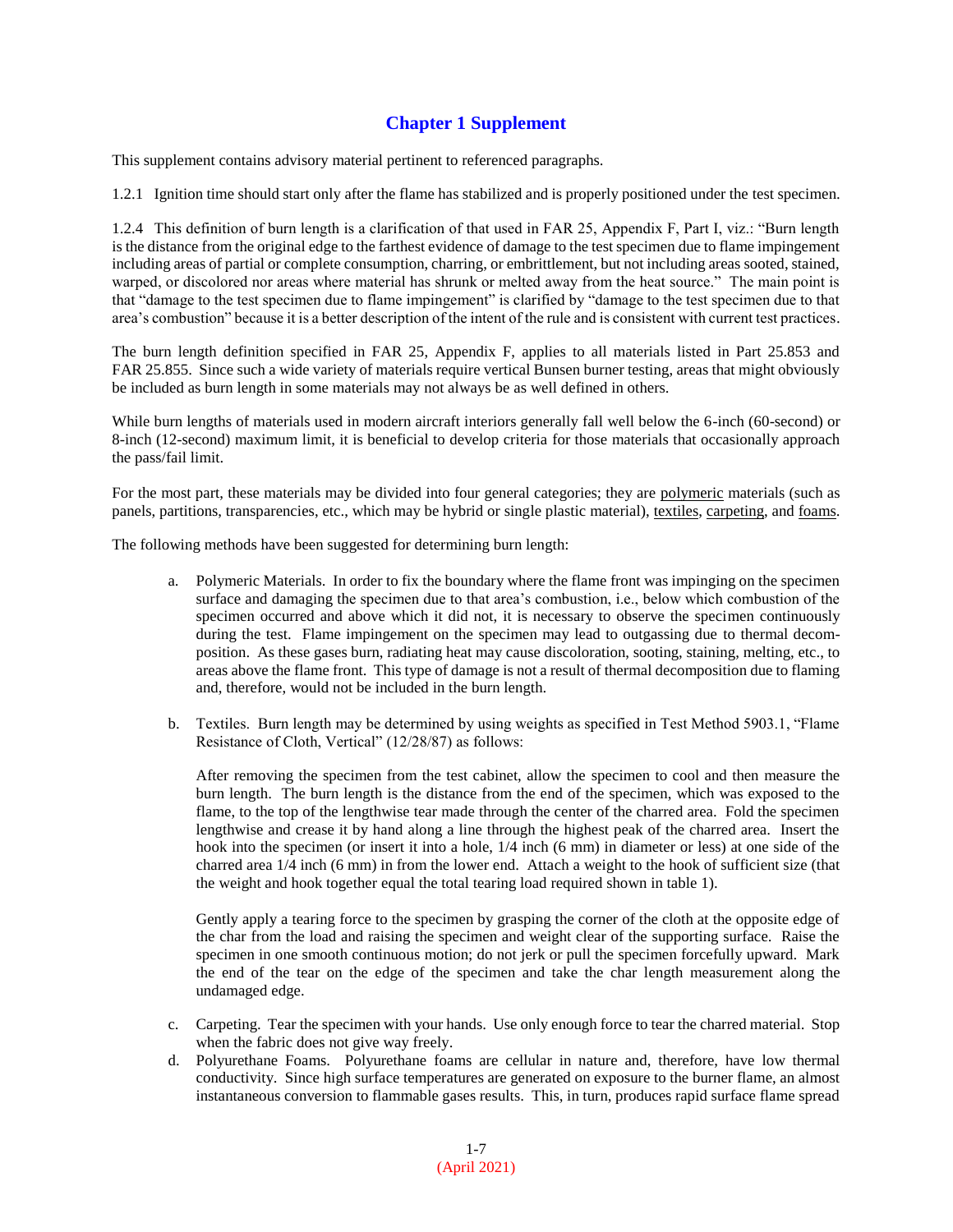with complete consumption of the foam immediately above the ignition source. By definition, complete consumption of an area is part of the burn length and should be included.

| The specific load applicable to the weight of the test cloth should be as follows:          |                 |                                                          |      |
|---------------------------------------------------------------------------------------------|-----------------|----------------------------------------------------------|------|
| Specified weight per square yard of cloth before<br>any fire retardant treatment or coating |                 | The tearing weight for determining<br>the charred length |      |
| Ounces per square yard                                                                      | $g/m^2$         | <b>Pounds</b>                                            | kg   |
| 2.0 to $6.0$                                                                                | 68 to 203       | 0.25                                                     | 0.1  |
| Over 6.0 to 15.0                                                                            | Over 203 to 508 | 0.5                                                      | 0.2  |
| Over 15.0 to 23.0                                                                           | Over 508 to 780 | 0.75                                                     | 0.3  |
| Over 23.0                                                                                   | Over 780        |                                                          | 0.45 |

*Table 1-1. Loads for Determining Char Length*

1.3.1 Suitable test cabinets of the type described are manufactured by Atlas Material Testing Technology, 1500 Bishop Ct., Mount Prospect, IL 60056; Custom Scientific Instruments, Inc., 1125 Conroy Place, Forks Industrial Park IV, Easton, PA 18040; Deatak, 4004 W. Dayton St., McHenry, IL 60050; Marlin Engineering, Inc., 2200 Division St., Suite A, Bellingham, WA 98226; SGS Govmark, 96-D Allen Blvd., Farmingdale, NY 11735-5626; and Thermtech Industries LLC, 8526 South Elwood, Tulsa, OK 74132.

Draft free implies a condition of no air currents in a closed in space. One way of determining whether the cabinet is draft free is to place a smoldering and smoking material, such as a lighted cigarette, in the test cabinet, then closing the door and observing the behavior of the smoke for signs of drafts. A test cabinet other than one fabricated in accordance with figures 1-1 to 1-3 may be found to be acceptable after review by the FAA.

The entire inside back wall of the chamber may be painted flat black to facilitate viewing of the test specimen, and a mirror may be located on the inside back surface to facilitate observation of the hidden surfaces.

1.3.3.1 Gases such as natural gas and propane can be used as burner fuel. However, it should be required to show compliance with the 1550°F minimum flame temperature using a 24 American Wire Gauge (AWG) thermocouple.

B-gas, which is the burner fuel specified in Federal Test Method Standard 5903, meets minimum temperature requirements and is still used in some laboratories. However, its use has resulted in problems and is not recommended. See note below for more details.

NOTE: B-gas, a mixture of 55 percent hydrogen, 18 percent carbon monoxide, 24 percent methane, and 3 percent ethane, has shown inconsistent burning characteristics in steel cylinders. A "spike" of varying intensity is produced. It has been postulated that the carbon monoxide in the gas may react with the iron in the steel cylinders to produce iron pentcarbonyl (Fe(CO)<sub>5</sub>), which is volatile and may cause interference with the normal flame characteristics and may be the cause of the erratic behavior. Because of the inconsistent flame characteristics, B-gas, at least if supplied in steel cylinders, is not recommended. No data are presently available about the suitability of B-gas supplied in cylinders of other materials, such as aluminum.

A phenomenon that some labs have experienced is a sharp decrease in flame temperature after about three-fourths of the gas originally in the cylinder has been used. This has occurred primarily in labs that have single-stage regulators on their gas cylinders. Single-stage regulators differ from two-stage regulators in that control of the discharge pressure is not as accurate. Few designs should maintain constant or near constant discharge pressures over the full range of cylinder pressures. Therefore, it is necessary to make adjustments periodically to allow for decreasing inlet pressures. Even the slightest drop in pressure should affect the flow rate of gas through the burner orifice. This, in turn, should cause temperature variation. By using a two-stage regulator or adjusting pressure on a single-stage regulator, as the cylinder gets low, this problem can essentially be eliminated.

1.3.3.3 The tip of the methane flame is blue, transparent, and difficult to see. It is more easily seen if there is no light on the flame, as in a darkened room. The inner cone of the flame is, however, more visible and easily seen and can be used to monitor flame height. When the flame height (blue transparent tip) is set to 1.5 inches, the height of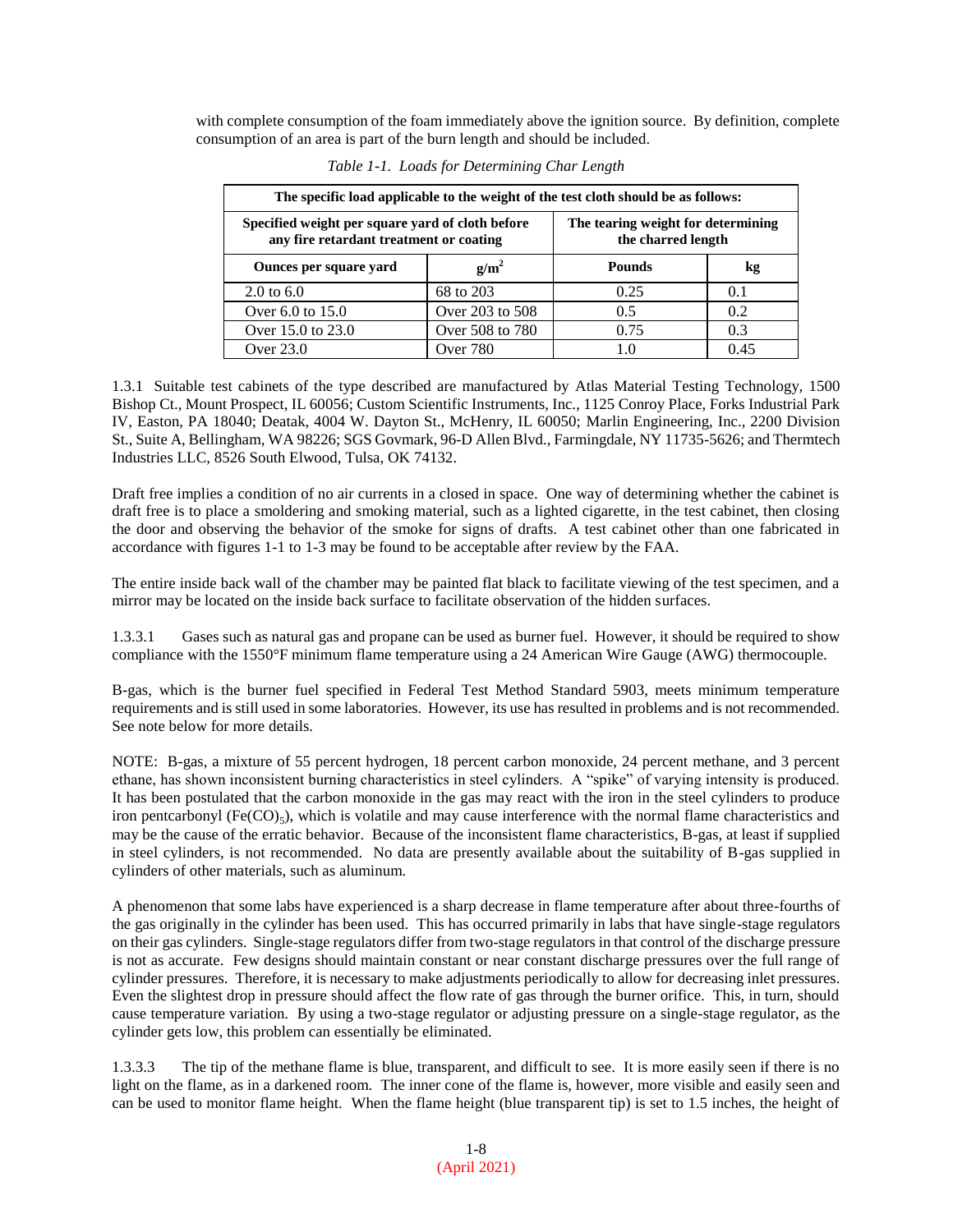the inner cone has been found to vary slightly from burner to burner, but is generally about 7/8 inch. Therefore, if the inner cone height is used to monitor flame height, the inner cone height needs to be established for that burner.

1.4.1 Currently, the most commonly used specimens are thermal/acoustic insulation blankets consisting of fiberglass insulation with scrimmed film cover. Appendix F to FAR Part 25 states that materials must be tested either as a section cut from a fabricated part as installed in the airplane or as a specimen simulating a cut section. Therefore, it is by regulation mandated that the insulation blanket be tested as a finished product (insulation and film cover together). Appendix F also states that the edge to which the burner flame is applied must not consist of the finished or protected edge of the specimen, but must be representative of the actual cross-section of the material or part installed in the airplane. Therefore, a 3- by 12-inch section of the blanket for vertical testing should be cut from the interior and must not include an enclosed edge.

1.4.3 By regulation, there must be at least 2 inches of the specimen exposed; however, the text specifies a specimen cut 3 inches in width. This allows enough material to ensure that the specimen is securely held in the holder. From experience, it has been found that materials such as textiles and films are difficult to secure in the holder and, therefore, may be cut even greater than 3 inches in width. This allows the operator adequate material to pull or adjust so that the specimen does not buckle or fall out of the holder.

1.4.4 According to the FAR 25.853, the specimen thickness must be no thicker than the minimum thickness to be qualified for use in the airplane. If the test facility has found from experience or has questions concerning the flammability of a thicker specimen, then vertical testing may be conducted and test data recorded for further review.

1.5 As stated in the FAR 25.853, only one specimen may be removed at a time from the conditioning chamber prior to being subjected to the flame. Some facilities, however, have conditioning chambers located in areas remote from the testing area. In this case, it is permissible to remove more than one specimen at a time only if each specimen is placed in a closed container (a plastic stowage bag is acceptable) and protected from contamination such as dirty lab tops, soot in the air, etc., until the specimen is subjected to the flame.

1.6.2.2 Inserting the standard sized 3-inch (76-mm) -thick thermal/acoustic insulation test specimen into the Bunsen burner holder results in extreme compression of the blanket on the sides and an elliptical section on the bottom center. This configuration may compromise test results. The recommended method is to mount the specimen on the front face of the holder and use safety wire to secure it in place. It has been found that two pieces of safety wire, one wrapped around the 10-inch point and one wrapped around the 6-inch point, keep the sample flat and in place.

1.6.2.3 It is important to note that the test should be watched carefully while it is being conducted. This applies to all samples.

1.6.2.4 More information is available in DOT/FAA/CT-86/22, "An Investigation of the FAA Vertical Bunsen Burner Flammability Test Method." Appendix F, FAR 25.853, Part I describes this test and specifies that the flame be placed "along the centerline of the lower edge." The "centerline of the lower edge" is the line from the front face to the back face of the specimen. For thicker specimens, this is ambiguous since exactly "where" along the "centerline of the lower edge" is not specified. For specimens that are 0.25-inch (6 mm) thick or less, place the burner barrel centerline under the center of the bottom surface of the specimen. For specimens thicker than 0.25 inch (6 mm), center the burner barrel under the midpoint of the lower edge of the front face of the test specimen (see figure 1-5).

For specimens thinner than the burner barrel thickness (3/8 inch; 10 mm), test results are relatively insensitive to exactly where "along the centerline of the lower edge" the burner flame is placed. For samples of greater thickness, however, burn lengths are typically an inch or so longer if the burner barrel centerline is placed under or near the specimen face, and flame times are sometimes a little longer than if the flame is placed per the original handbook, Report DOT/FAA/CT-89/15, September 1990.

Materials used in contemporary (especially post Amendment 25-61 which imposed heat release requirements) designs produce burn lengths and flame times that are considerably less than the acceptance criteria for certification (6 inches and 15 seconds), regardless of where the flame is placed. Although where the burner flame is applied is not of important pass/fail significance in this test, placing it directly under the specimen face generally represents a worstcase situation, and should be used.